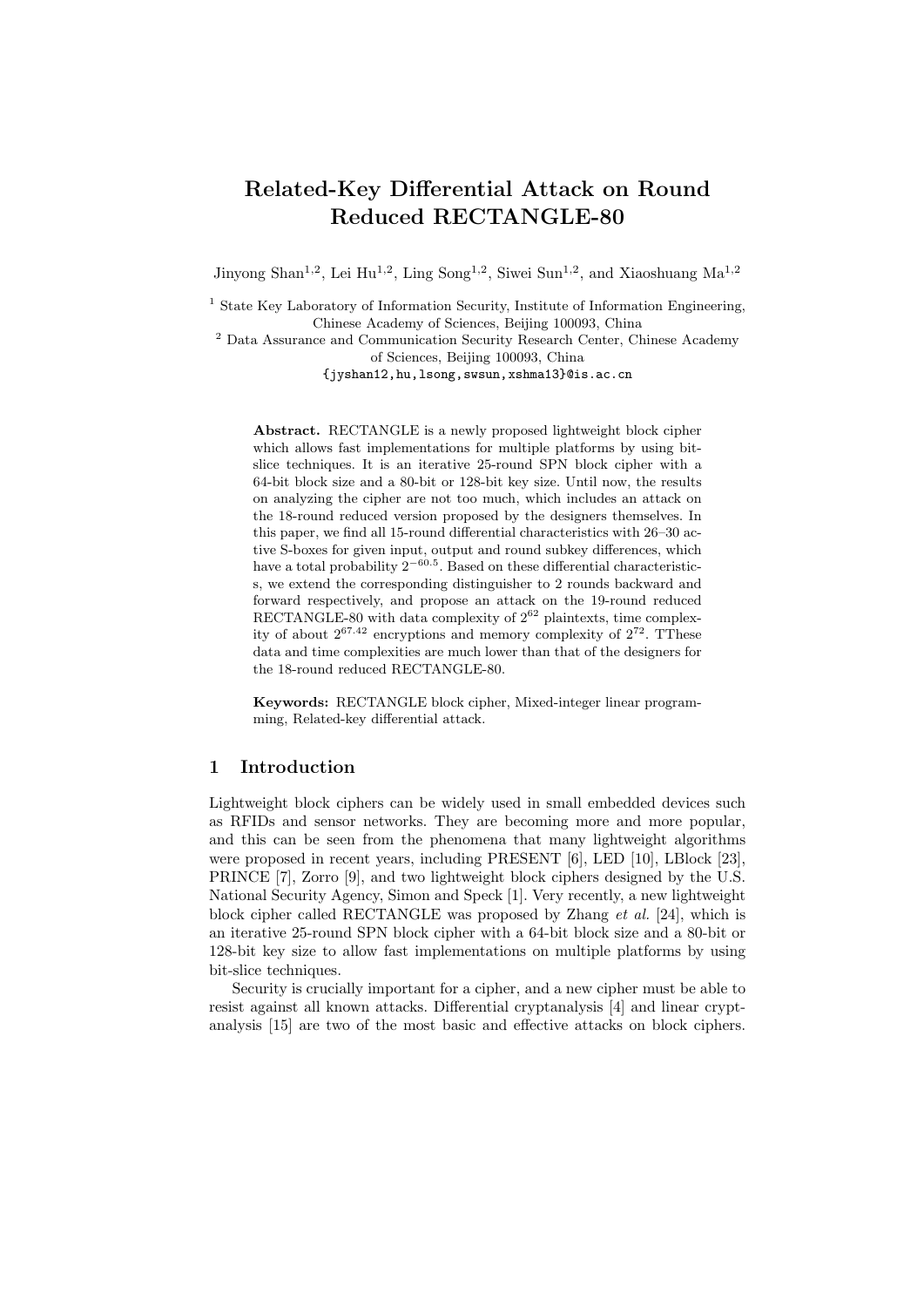There are many variants of differential analysis, such as related-key differential attack [2], truncated differential attack [11] and impossible differential attack [3], and essentially, all of these differential attacks study the differential behavior of the target cipher.

A differential characteristic with high probability can be used to construct a distinguisher or recover some secret keys. In general, for SPN block ciphers, the probability of a differential characteristic can be characterized by the number of active S-boxes in the corresponding differential characteristic. Therefore, counting the number of active S-boxes is a useful and interesting problem. On one hand, if the minimum number of active S-boxes is large, it proves that the cipher can resist against the differential attack. On the other hand, a differential characteristic with fewer active S-boxes can be used to construct a distinguisher.

The problem of counting active S-boxes of a word-oriented symmetric cipher was transformed to be a mixed-integer linear programming (MILP) problem by Mouha *et al.* [16]. They proposed a series of inequalities or equalities over integers to describe some operations over finite fields with characteristic 2, such as XORs and linear transformations. Two word-oriented symmetric ciphers, AES and Enocoro-128v2, were then considered along this line, and they proved that Enocoro-128v2 is secure enough to resist against differential and linear cryptanalysis. Subsequently, Sun et al. proposed a method to obtain a series of inequalities over integers for describing an S-box and generalized Mouha et al.'s method to apply to bit-oriented symmetric ciphers [20, 21]. In [21], it was proved that the cipher PRESENT-80 is secure enough to resist against standard related-key differential attack and the lower bound of probabilities of related-key differential characteristics of the full-round LBlock is upper bounded by  $2^{-56}$ . Very recently, by using the method proposed by Mauha et al. and Sun et al., Qiao et al. proved that the cipher FOX is strong enough to resist against single-key differential attack [17] and Ma et al. showed that 18 and 39 rounds are sufficient for the block cipher MIBS to resist against the single-key and related-key differential attacks, respectively [14]. Besides, Sun et al. proposed a method for automatic enumeration of all (related-key) differential characteristics with given input or/and output differences [22].

Some results of security analysis on RECTANGLE have been proposed by the designers in their design document [24]. The designers completed described a 18-round differential attack by two 14-round differential characteristics with the same input and output differences. The time, data and memory complexities are 278.69, 2<sup>64</sup> and 272, respectively. For other attacks, the designers pointed out that the amplitude of the correlation coefficients of the best linear characteristic is  $2^{-37}$ , and asserted that RECTANGLE has enough security against the statistical saturation attack [8], impossible differential cryptanalysis [3], integral cryptanalysis [13] and key schedule attacks [2, 5]. Recently, Selvam et al. reduce the key research space from  $2^{80}$  to 288 by the differential power analysis [19].

Our contribution. In this paper, we apply the methods proposed by Mouha et al. and Sun et al. to find out a 15-round related-key differential characteristic with 26 active S-boxes, whose input, output and round subkey differences are with low Hamming weight. For the obtained input, output and round subkey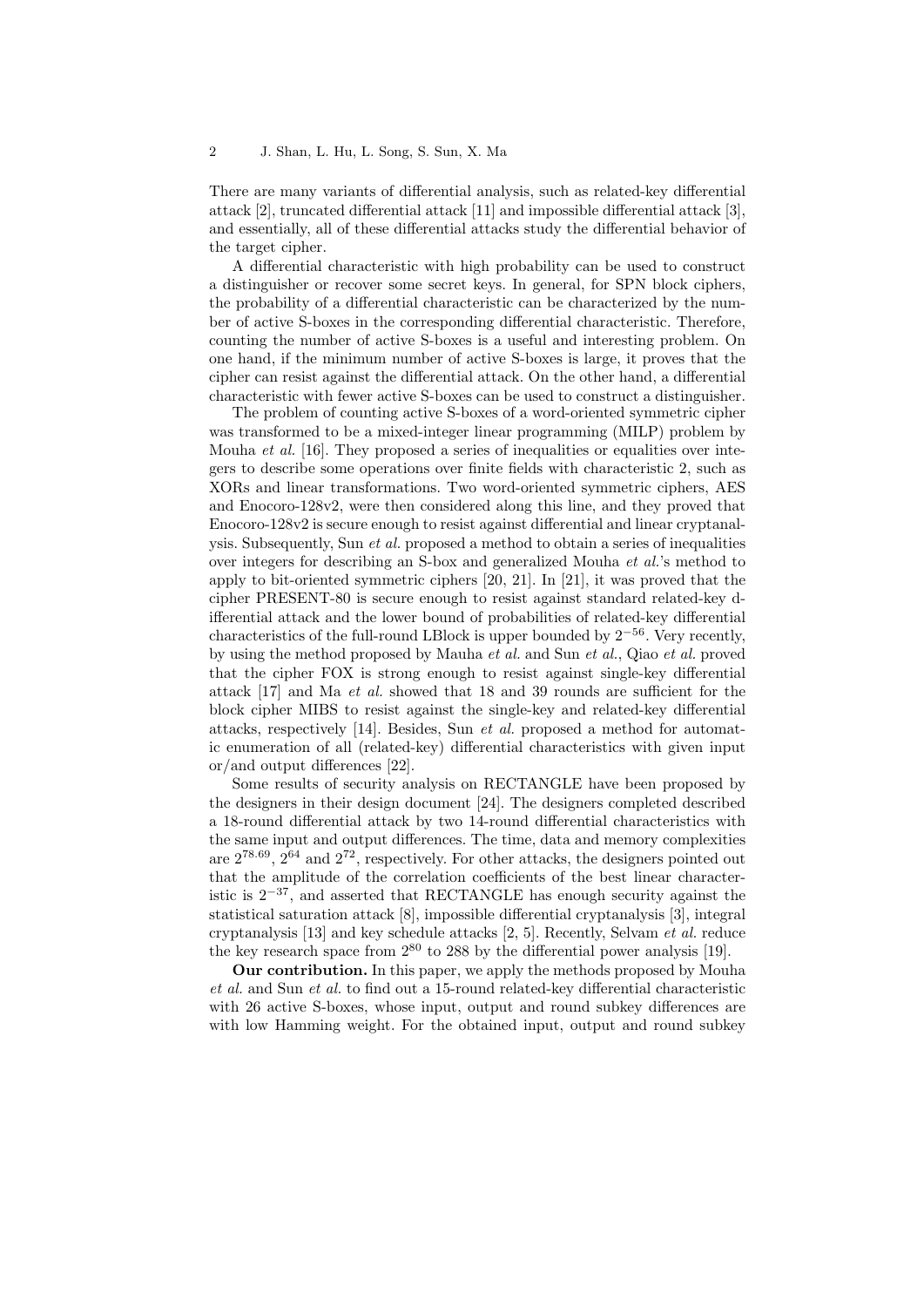differences, we find out all 15-round differential characteristics with 26-30 active S-boxes by using the method proposed in [22]. The number of the differential characteristics is 1254 and the total probability is  $2^{-60.5}$ . Based on these differential characteristics, we extend the corresponding distinguisher to 2 rounds backward and forward respectively and propose an attack on the 19-round reduced RECTANGLE-80. The data complexity of our attack is  $2^{62}$  plaintexts, the time complexity is about  $2^{67.42}$  19-round encryptions and the memory complexity is  $2^{72}$ . Compared with the designers' differential analysis, we can attack one more round, and the data and time complexities are much better.

A difficult point in our attack is that there is a large number of active Sboxes in the extended 2 rounds backward and forward. By a general method, the number of the key counters is more than  $2^{80}$ , here the method we use is to guess a lot of bits in the 0th round subkey, and then more bits in the 1st, 18th and 19th round subkeys are determined according to the key schedule. Thereby, we can reduce the number of the key counters to  $2^{72}$ .

Organization of this paper. In Section 2, we briefly describe the RECT-ANGLE block cipher. In Section 3, we introduce the MILP based methods proposed by Mouha et al. and Sun et al. The related-key differential attack on the round reduced RECTANGLE is proposed in Section 4. Finally, Section 5 concludes this study.

## 2 A Brief Description of RECTANGLE

In this section, we briefly describe the block cipher RECTANGLE and refer the readers to [24] for more details.

RECTANGLE is a lightweight block cipher with an SPN structure proposed by Zhang et al. [24] in 2014. It allows fast implementations on multiple platforms by using bit-slice techniques. Its block length is 64 bits, while two versions of the key length, 80 bits and 128 bits, are provided. In this paper, we only consider the version with 80-bit secret keys.

For convenience, we introduce a notation for a 4l-bit block throughout this paper. Let  $B = (b_{4l-1}, \dots, b_{3l}, \dots, b_{l-1}, b_0)$  be a 4l-bit block, it can be written as a  $4 \times 16$  rectangle

$$
\begin{bmatrix} b_{l-1} & b_{l-2} & \cdots & b_2 & b_1 & b_0 \ b_{2l-1} & b_{2l-2} & \cdots & b_{l+2} & b_{l+1} & b_l \ b_{3l-1} & b_{3l-2} & \cdots & b_{2l+2} & b_{2l+1} & b_{2l} \ b_{4l-1} & b_{4l-2} & \cdots & b_{3l+2} & b_{3l+1} & b_{3l} \end{bmatrix}.
$$

Let  $B^{(j)}$  denote the vector in the jth column of the rectangle, i.e.,  $B^{(j)} =$  $(b_j, b_{j+l}, b_{j+2l}, b_{j+3l})$ , where  $0 \leq j \leq l-1$ . Let  $B^{(i,j)}$  denote the entry in the *i*th row and jth column of the rectangle, i.e.,  $B^{(i,j)} = b_{j+il}$ . For example, a 64-bit plaintext, a 64-bit intermediate state, or a 64-bit ciphertext  $(w_{63}, w_{62}, \dots, w_0)$ ,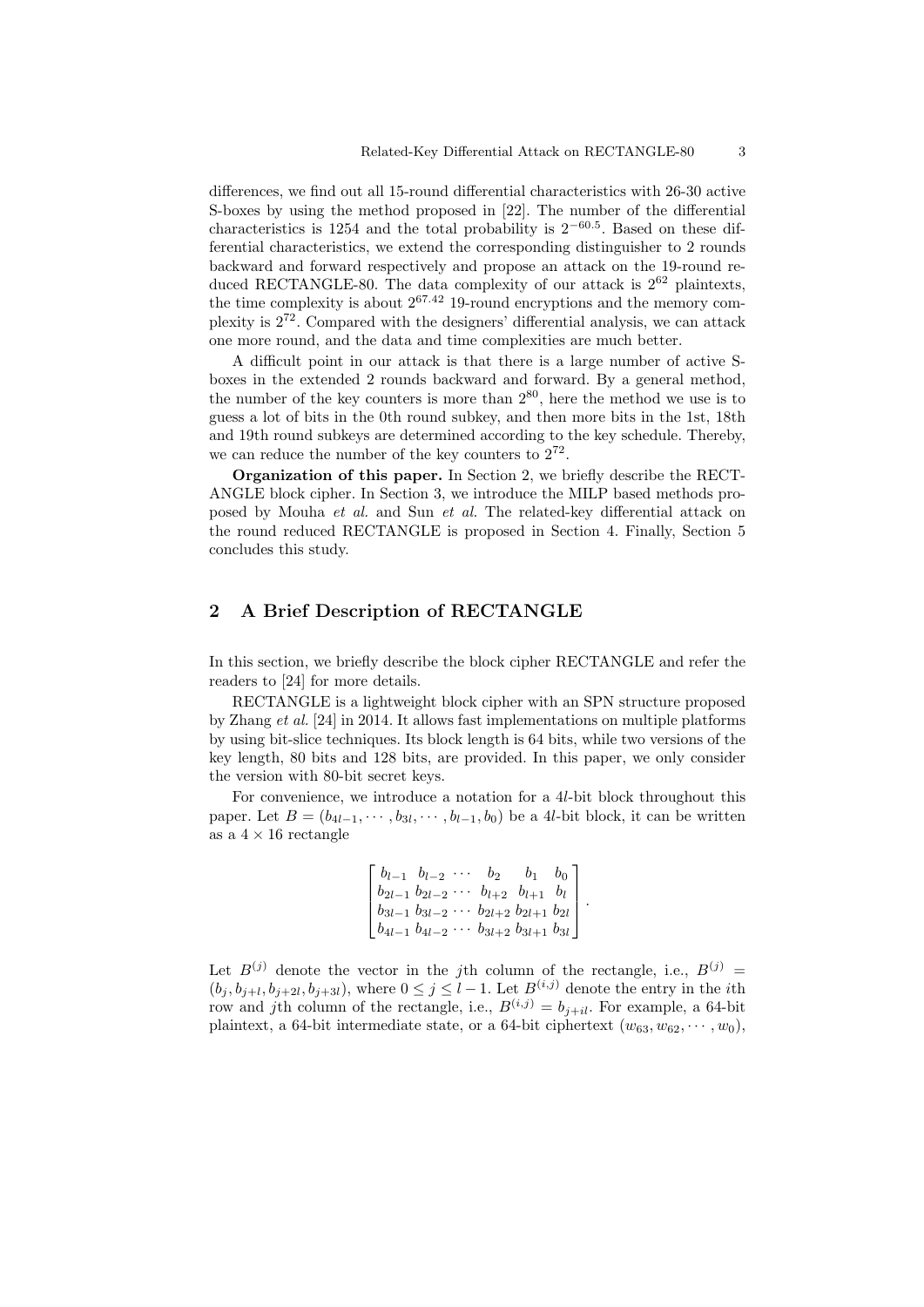it is viewed as a  $4 \times 16$  rectangle

 $\lceil$  $\Big\}$  $w_{15} w_{14} \cdots w_2 w_1 w_0$  $w_{31}$   $w_{30}$   $\cdots$   $w_{18}$   $w_{17}$   $w_{16}$  $w_{47}$   $w_{46}$   $\cdots$   $w_{34}$   $w_{33}$   $w_{32}$  $w_{63} w_{62} \cdots w_{50} w_{49} w_{48}$ 1 .

The master key and the round subkeys  $(k_{79}, k_{78}, \dots, k_0)$  are viewed as  $4 \times 20$ rectangles below.

> $\lceil$  $\Big\}$  $k_{19} k_{18} \cdots k_{2} k_{1} k_{0}$  $k_{39}$   $k_{38}$   $\cdots$   $k_{22}$   $k_{21}$   $k_{20}$  $k_{59}$   $k_{58}$   $\cdots$   $k_{42}$   $k_{41}$   $k_{40}$  $k_{79}$   $k_{78}$   $\cdots$   $k_{62}$   $k_{61}$   $k_{60}$ 1  $\overline{\phantom{a}}$

.

The cipher has 25 rounds of iterations. Each round consists of three steps: AddRoundkey, SubColumn and ShiftRow (Please see Figure 1). In the first step



Fig. 1. Round transformation of RECTANGLE.

AddRoundkey, the cipher state is XORed the rightmost 64-bit of the round subkey. In the second step SubColumn, parallelly apply the S-box  $S$  to each column of the cipher state, where the S-box  $S$  used in RECTANGLE is a 4-bit to 4-bit permutation as described in the following table in hexadecimal notation:

|                                           |  |  |  |  |  |  |  | 0 1 2 3 4 5 6 7 8 9 A B C D E F |
|-------------------------------------------|--|--|--|--|--|--|--|---------------------------------|
| $ S(x)  9 4 F A E 1 0 6 C 7 3 8 2 B 5 D $ |  |  |  |  |  |  |  |                                 |

In the third step ShiftRow, the last three rows are left rotated 1 bit, 12 bits and 13 bits, respectively. After 25 rounds of iterations, there is a final subkey XOR.

For the key schedule for the 80-bit key version, it also consists of three steps described in Figure 2. The S-box is the same as in a round transformation. The rows are left rotated 7 bits, 9 bits, 11 bits and 13 bits, respectively. The round constants RC[i] ( $0 \le i \le 24$ ) are generated by a 5-bit LFSR with the initial state RC[0]=(0,0,0,0,1). At each round  $i > 0$ , the round constant RC[i] =  $(r_{i,4}, \cdots, r_{i,1}, r_{i,0})$  is equal to  $(r_{i-1,3}, \cdots, r_{i-1,0}, r_{i-1,4} \oplus r_{i-1,2}).$ 

Some results of security analysis on the RECTANGLE cipher were proposed by the designers in their design document [24]. Recently, Selvam et al. reduce the key research space from  $2^{80}$  to 288 by the differential power analysis [19]. We will propose the related-key analysis on RECTANGLE-80 by the method based on MILP in this paper.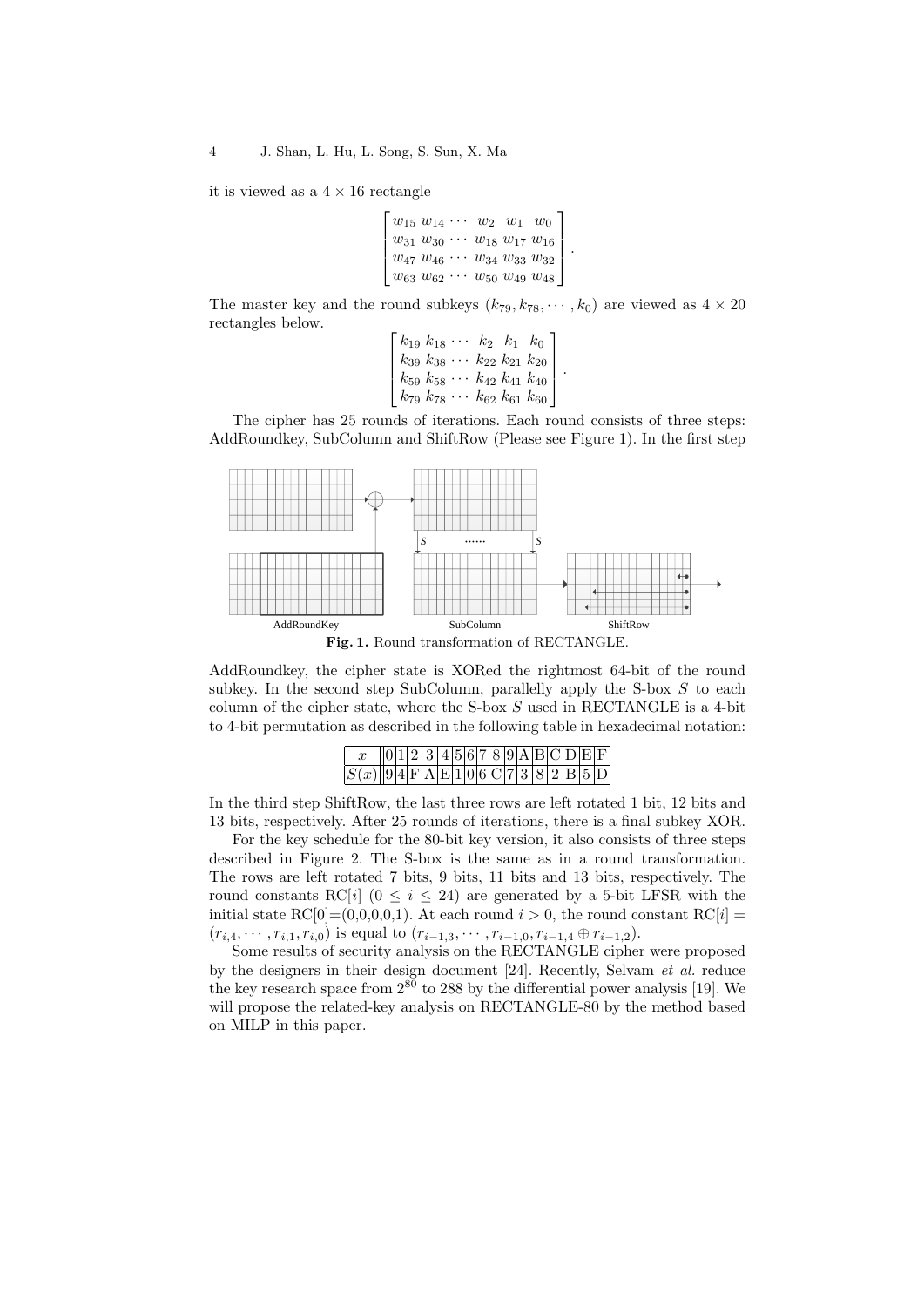

Fig. 2. Key schedule of RECTANGLE.

#### 3 Description of the Extended MILP

In this section, we introduce the MILP based methods proposed by Mouha et al. and Sun et al. The mixed integer linear programming (MILP) problem is an optimization problem derived from linear programming with some or all variables restricted over integers. It can be described as:

MILP: Find a vector  $x \in \mathbb{Z}^k \times \mathbb{R}^{n-k} \subset \mathbb{R}^n$  with  $Ax \leq b$ , such that the linear function  $c_1x_1 + c_2x_2 + \cdots + c_nx_n$  is minimized (or maximized), where  $(c_1, c_2, \dots, c_n) \in \mathbb{R}^n$ ,  $A \in \mathbb{R}^{m \times n}$  and  $b \in \mathbb{R}^m$ .

To count the minimum number of active S-boxes for some ciphers, Mouha et al. transformed it to an MILP problem [16]. To this end, some operations over finite fields with characteristic 2 are described by several linear constraints over integers. The following two operations were considered by Mouha et al.

(i) XOR operation  $\oplus: \mathbb{F}_2^w \times \mathbb{F}_2^w \to \mathbb{F}_2^w$ . Assume that  $a = (a_0, \dots, a_{w-1}),$  $b = (b_0, \dots, b_{w-1})$  and  $c = (c_0, \dots, c_{w-1})$  are the input and output differences of the XOR operation, i.e.,  $a_i \oplus b_i = c_i$  for all  $0 \le i \le w - 1$ . Then the equality can be described by the following inequalities over integers:

$$
\begin{cases}\n a_i + b_i + c_i \ge 2d_i, \\
 d_i \ge a_i, \\
 d_i \ge b_i, \\
 d_i \ge c_i,\n\end{cases} (1)
$$

where  $d_i \in \mathbb{F}_2$  is a dummy variable and  $0 \leq i \leq w-1$ .

Note that the description on the operation XOR above is not complete. For example, if  $(a_i, b_i, c_i, d_i) = (1, 1, 1, 1)$ , it is easily checked that  $(a_i, b_i, c_i, d_i)$  satisfies inequalities (1), but not satisfies the operation XOR since  $1 \oplus 1 = 0$ . An additional inequality over integers  $a_i + b_i + c_i \leq 2$ , combining with inequalities (1), can equivalently describe the operation XOR.

(ii) Linear transformation L:  $\mathbb{F}_{2^w}^m \to \mathbb{F}_{2^w}^m$ , where m is the word size. The branch number  $\mathcal{B}_L$  of L is defined as

$$
\mathcal{B}_L = \min_{x \neq 0} \{ \operatorname{wt}(x) + \operatorname{wt}(Lx) : \ x \in \mathbb{F}_{2^w}^m \},
$$

where the Hamming weight  $wt(x)$  is the number of the nonzero components of x. Let  $\Delta x = (\Delta x_0, \Delta x_1, \cdots, \Delta x_{m-1})$  and  $\Delta y = (\Delta y_0, \Delta y_1, \cdots, \Delta y_{m-1})$  be the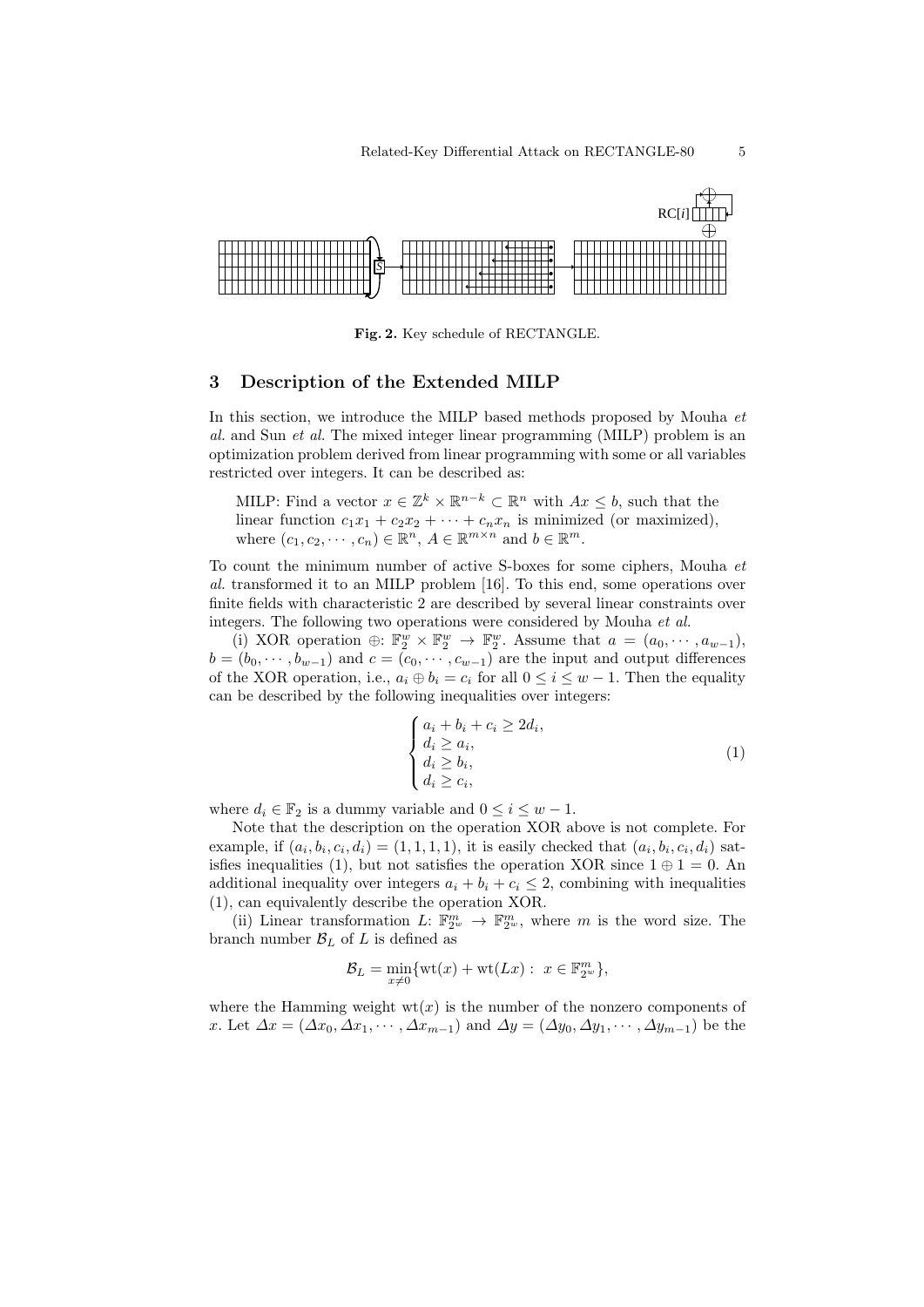input and output differences of L, then  $\Delta xL = \Delta y$ . The linear constraints of L over integers are

$$
\begin{cases}\n\sum_{i=0}^{m-1} (\Delta x_i + \Delta y_i) \geq \mathcal{B}_L d_L, \\
d_L \geq \Delta x_i, \ 0 \leq i \leq m-1, \\
d_L \geq \Delta y_i, \ 0 \leq i \leq m-1,\n\end{cases}
$$

where  $d_L \in \mathbb{F}_2$  is a dummy variable.

Subsequently, Sun et al. proposed two methods to obtain linear constraints of an S-box based on logical condition modelling and computational geometry [20, 21].

(iii) S-box  $S: \mathbb{F}_2^w \to \mathbb{F}_2^w$ . The input and output differences of S are denoted as  $\Delta \alpha = (\Delta \alpha_0, \Delta \alpha_1, \cdots, \Delta \alpha_{w-1})$  and  $\Delta \beta = (\Delta \beta_0, \Delta \beta_1, \cdots, \Delta \beta_{w-1})$ , respectively. Let  $\delta$  denote whether the S-box  $S$  is active or not, i.e.,

$$
\delta = \begin{cases} 0, (\Delta \alpha_0, \Delta \alpha_1, \cdots, \Delta \alpha_{w-1}) = 0, \\ 1, \text{ otherwise.} \end{cases}
$$

The equivalent description over integers between  $\delta$  and  $\Delta \alpha$  is

$$
\begin{cases} \delta - \Delta \alpha_i \ge 0, \ 0 \le i \le w - 1, \\ \Delta \alpha_0 + \Delta \alpha_1 + \dots + \Delta \alpha_{w-1} - \delta \ge 0. \end{cases} \tag{2}
$$

Additionally, for an invertible S-box, since the input difference is nonzero if and only if the corresponding output difference is nonzero, the constraints described over integers are as follows:

$$
\begin{cases}\n(\Delta \alpha_0 + \Delta \alpha_1 + \dots + \Delta \alpha_{w-1})w - (\Delta \beta_0 + \Delta \beta_1 + \dots + \Delta \beta_{w-1}) \ge 0, \\
(\Delta \beta_0 + \Delta \beta_1 + \dots + \Delta \beta_{w-1})w - (\Delta \alpha_0 + \Delta \alpha_1 + \dots + \Delta \alpha_{w-1}) \ge 0.\n\end{cases}
$$
\n(3)

Finally, similarly as the description of linear transformation, the branch number of an S-box  $S$ , denoted by  $\mathcal{B}_S$ , is defined as

$$
\mathcal{B}_S = \min_{\Delta \alpha \neq 0} \left\{ \text{wt}(\Delta \alpha) + \text{wt}(\Delta \beta) \, | \, \#(\Delta \alpha, \Delta \beta) > 0 \right\},\,
$$

where  $\#(\Delta \alpha, \Delta \beta) = \#\{x \in \mathbb{F}_2^w \mid S(x) \oplus S(x \oplus \Delta \alpha) = \Delta \beta\}.$  The linear constraints of S over integers are

$$
\begin{cases}\n\sum_{i=0}^{w-1} (\Delta \alpha_i + \Delta \beta_i) \ge \mathcal{B}_S d_S, \\
d_S \ge \Delta \alpha_i, \ 0 \le i \le w-1, \\
d_S \ge \Delta \beta_i, \ 0 \le i \le w-1,\n\end{cases} (4)
$$

where  $d_S \in \mathbb{F}_2$  is a dummy variable.

The linear constraints (2), (3) and (4) of an S-box introduced above are not complete. That is, there exists a vector pair simultaneously satisfying inequalities  $(2)$ ,  $(3)$  and  $(4)$ , while the vector pair is an impossible differential characteristic of the S-box. For this reason, Sun et al. proposed a new method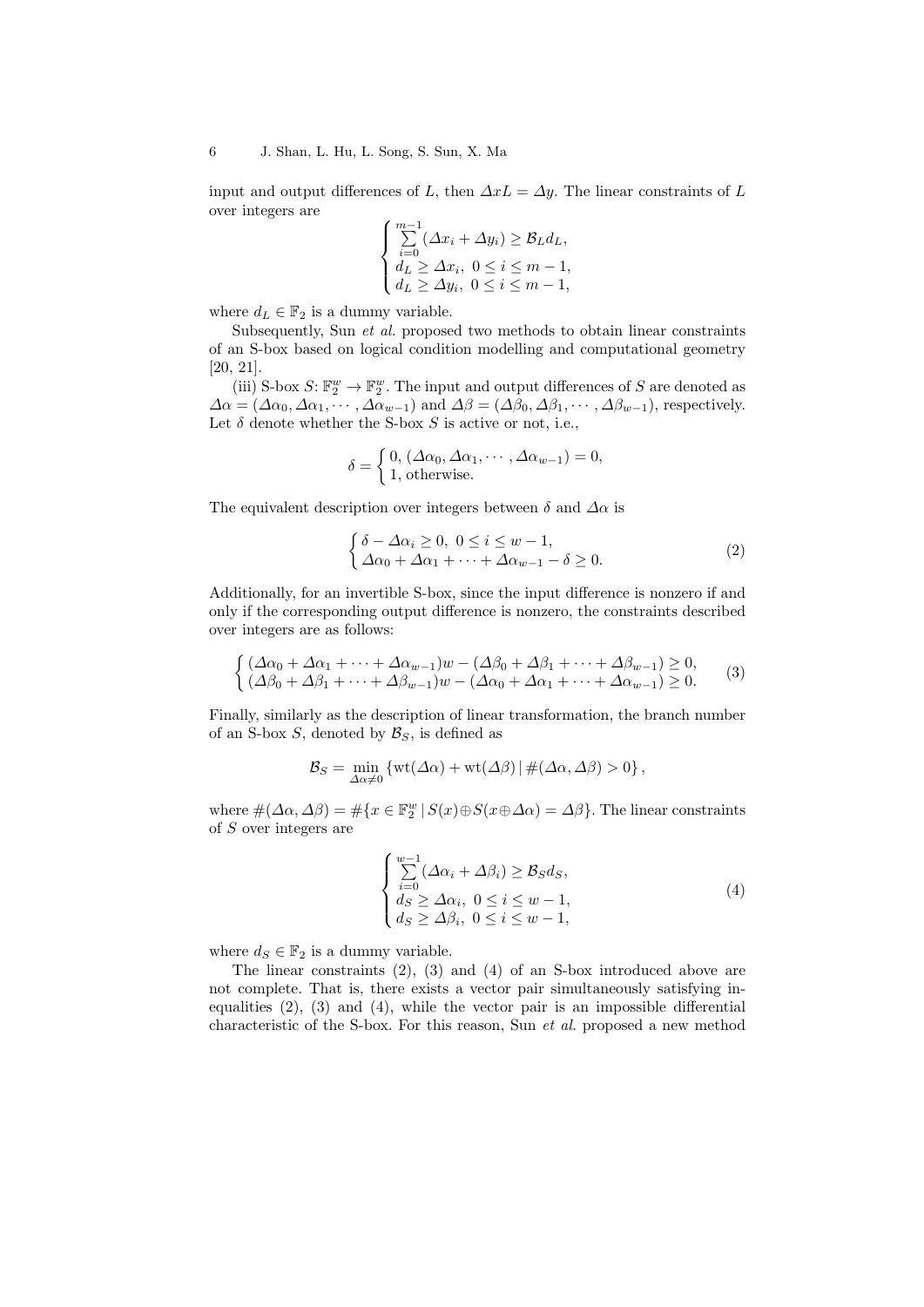based on computational geometry to obtain linear constraints of an S-box, where the constraints are selected from the H-representation of the convex hull of all differential characteristics [21].

**H-representation of convex hull.** The convex hull of a set  $X$  is the minimum convex set containing X, where X is a set of some discrete points in  $\mathbb{R}^n$ . The convex hull can be regarded as the feasible solutions of a system of linear equalities and inequalities. There are a number of algorithms for computing the convex hull for a finite set of points. For an  $n \times n$  S-box S, all differential characteristics can be regarded as some discrete points in  $\mathbb{R}^{2n}$ , by using the SAGE computer algebra system, the convex hull consisting of several inequalities can be obtained.

In general, the number of equalities and inequalities in the convex hull of a set  $\bar{X} \subset \mathbb{R}^n$  increases rapidly as n increases. There are several hundreds of inequalities for a  $4 \times 4$  S-box. To make an MILP problem solvable in practical time, one needs to select a small number of inequalities in the convex hull. Sun et al. utilized a greedy algorithm to choose some "good" inequalities [21].

We refer the readers to [16, 20, 21] for more information on an MILP problem and linear constraints describing several operations over finite fields with characteristic 2.

#### 4 Differential Attack on RECTANGLE-80

In this section, we firstly introduce some notations used in the next subsections for convenience. Let P  $(P')$ , C  $(C')$ ,  $\Delta P$  and  $\Delta C$  denote the plaintext, the ciphertext, and the differences of the plaintext and ciphertext, respectively. Let  $K_i$   $(K_i')$ ,  $I_i$   $(I_i')$  and  $O_i$   $(O_i')$  denote the round subkey, the input and output of the operation SubColumn in the *i*th round, respectively. Similarly, let  $\Delta K_i$ ,  $\Delta I_i$ and  $\Delta O_i$  denote the differences of the round subkey, the input and output of the operation SubColumn in the ith round, respectively.

With the preparations above, we will propose a related-key differential attack on 19-round RECTANGLE-80. To this end, we find a huge number of 15-round differential characteristics from the 2nd round to the 17th round with the same input, output and round subkey differences. Subsequently, a related-key differential attack on 19-round RECTANGLE-80 is obtained by respectively extending 2 rounds backward and forward.

#### 4.1 Differential characteristics

In this subsection, we use the methods proposed by Mouha *et al.* and Sun *et al.* to obtain several differential characteristics with high probabilities.

In the RECTANGLE block cipher, only the operations XOR and S-box need to be transformed to linear constraints over integers. According to the descriptions in Section 3, the constraint conditions on XOR and S-box are obtained. In addition, since the differential of keys is necessarily nonzero in the related-key attack model, there is an additional constraint condition as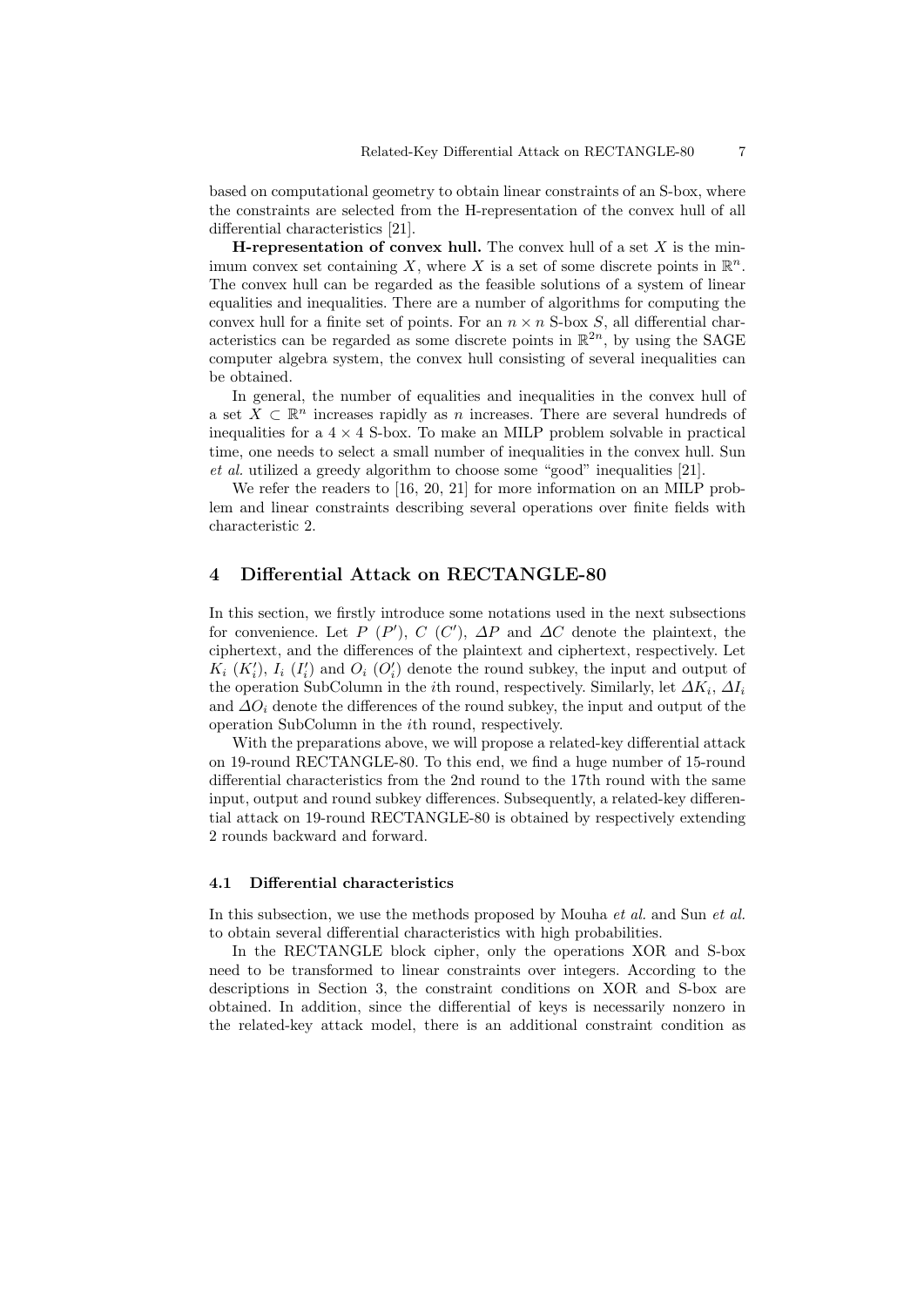" $\Delta k_0 + \Delta k_1 + \cdots + \Delta k_{79} \ge 1$ ". The objective function is that "min  $\sum \delta$ ", where  $\delta$  denotes that the corresponding S-box is active or not introduced by (2) in Section 3. The process above is implemented to generate a ".lp" file which is an MILP instance containing an objective function and linear constraints. Then the Gurobi optimizer is used to solve the MILP instance.

The differential distributions of the S-box in RECTANGLE is showed in Table 1. According to Table 1, we can compute the probability for a specific differential characteristic. The results of related-key attacks on the n-round reduced RECTANGLE are showed in Table 2, where  $7 \leq n \leq 15$ . The values of the column "Probability" in Table 2 are the probabilities of specific differential characteristics which correspond to the numbers of active S-boxes in Table 2. When the numbers of the rounds are  $7, 8$  and  $9$  marked by " $*$ ", the values in the column "Number of active S-boxes" correspond to the minimal numbers of active S-boxes for all possible differential characteristics. When the numbers of the rounds are 10, 11, 12, 13, 14, 15, the values in the column "Number of active S-boxes" correspond to the minimal numbers of active S-boxes for some possible differential characteristics.

|              | $\theta$ | 1        | 2 | 3 | 4 | 5 | 6 |   | 8 | 9              | А | R              |   |   | E              | F |
|--------------|----------|----------|---|---|---|---|---|---|---|----------------|---|----------------|---|---|----------------|---|
| 0            | 16       | $\theta$ | 0 | 0 | 0 | 0 | 0 | 0 | 0 | 0              | 0 | 0              | 0 | 0 | 0              | 0 |
| 1            | 0        | 0        | 0 | 0 | 0 | 2 | 2 | 0 | 2 | 2              | 0 | 4              | 0 | 2 | 0              | 2 |
| 2            | 0        | 0        | 0 | 0 | 0 | 0 | 4 | 4 | 0 | 0              | 0 | 0              | 0 | 0 | 4              | 4 |
| 3            | 0        | 2        | 0 | 2 | 4 | 0 | 0 | 0 | 2 | 0              | 0 | $\overline{2}$ | 0 | 0 | $\overline{2}$ | 2 |
| 4            | 0        | 0        | 0 | 0 | 0 | 4 | 2 | 2 | 0 | 0              | 0 | 0              | 4 | 0 | 2              | 2 |
| 5            | 0        | 0        | 0 | 0 | 0 | 2 | 0 | 2 | 2 | 2              | 4 | 0              | 0 | 2 | 2              | 0 |
| 6            | 0        | 4        | 2 | 2 | 0 | 0 | 0 | 0 | 0 | 4              | 2 | 2              | 0 | 0 | 0              | 0 |
| 7            | 0        | 2        | 2 | 0 | 4 | 0 | 0 | 0 | 2 | 0              | 2 | 0              | 0 | 0 | 2              | 2 |
| 8            | 0        | 0        | 2 | 2 | 0 | 4 | 0 | 0 | 0 | 0              | 2 | 2              | 4 | 0 | 0              | 0 |
| 9            | 0        | 0        | 0 | 4 | 0 | 2 | 0 | 2 | 2 | $\overline{2}$ | 0 | 0              | 0 | 2 | 2              | 0 |
| А            | 0        | 0        | 2 | 2 | 0 | 0 | 0 | 0 | 0 | 0              | 2 | $\overline{2}$ | 4 | 4 | 0              | 0 |
| B            | 0        | 2        | 0 | 2 | 4 | 0 | 2 | 2 | 2 | 0              | 0 | 2              | 0 | 0 | 0              | 0 |
| $\mathcal C$ | 0        | 0        | 2 | 2 | 0 | 0 | 2 | 2 | 0 | 0              | 2 | 2              | 0 | 0 | 2              | 2 |
| D            | 0        | 0        | 4 | 0 | 0 | 2 | 2 | 0 | 2 | 2              | 0 | 0              | 0 | 2 | 0              | 2 |
| E            | 0        | 4        | 0 | 0 | 0 | 0 | 0 | 0 | 0 | 4              | 0 | 0              | 4 | 4 | 0              | 0 |
| F            | 0        | 2        | 2 | 0 | 4 | 0 | 2 | 2 | 2 | 0              | 2 | 0              | 0 | 0 | 0              | 0 |

Table 1. Differential distributions of the S-box in RECTANGLE

We find a 15-round differential characteristic with probability  $2^{-64}$ . In this differential characteristic, the input difference of the operation SubColumn in the 2nd round and the output difference of the operation SubColumn in the 16th round are

∆I<sup>2</sup> = 0000010000001000 0000010000000000 0000000000000000 0000000000000000 and ∆O<sup>16</sup> = 0000001000000000 0000000000000000 0000000000000000 0000000000000000 ,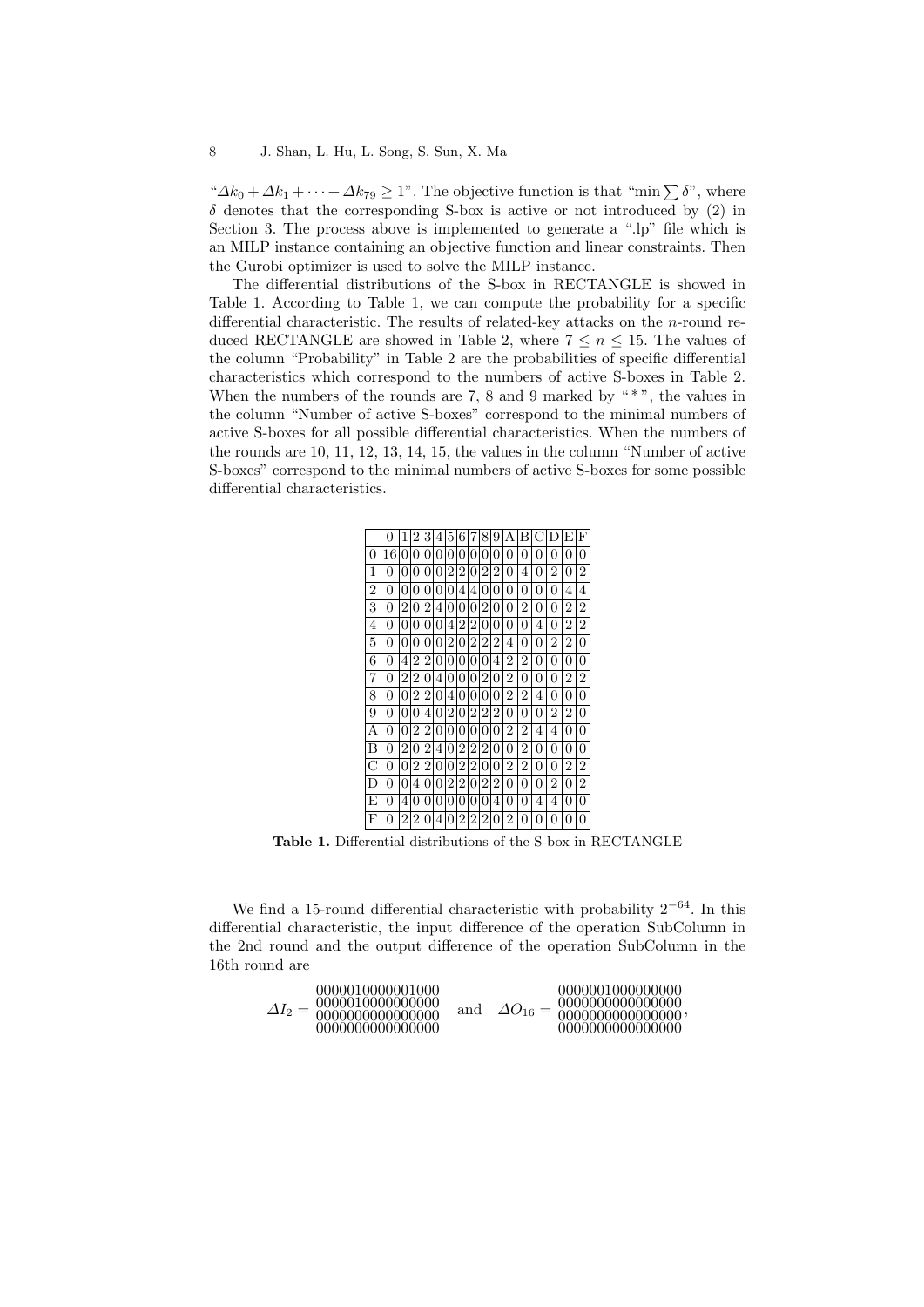|       | Rounds Number of active S-boxes Probability |           |
|-------|---------------------------------------------|-----------|
| 7*    |                                             | $2^{-18}$ |
| $8^*$ | 10                                          | $2^{-25}$ |
| $9^*$ | 12                                          | $2^{-32}$ |
| 10    | 16                                          | $2^{-41}$ |
| 11    | 19                                          | $2^{-44}$ |
| 12    | 20                                          | $2^{-51}$ |
| 13    | 23                                          | $2^{-56}$ |
| 14    | 24                                          | $2^{-59}$ |
| 15    | 26                                          | -64       |

Table 2. n-round differential characteristics with fewer active S-boxes

and the differences of the 2nd round and the 16th round subkeys are

By fixing  $\Delta I_2$ ,  $\Delta O_{16}$ ,  $\Delta K_2$  and  $\Delta K_{16}$ , we obtain all 15-round differential characteristics with 26, 27, 28, 29 and 30 active S-boxes by using the method proposed in [22], and the results are listed in Table 3. The total probability of all the differential characteristics in Table 3 is  $2^{-60.5}$ . This high differential probability with given  $\Delta I_2$ ,  $\Delta O_{16}$ ,  $\Delta K_2$  and  $\Delta K_{16}$  can be used to construct a distinguisher and recover partial secret keys. We propose the attack progress in the next subsection.

| Number of active S-boxes Number of differential characteristics Total probability |              |
|-----------------------------------------------------------------------------------|--------------|
|                                                                                   | $n - 62$     |
|                                                                                   | $0^{-62}$    |
| 119                                                                               | $2^{-62.82}$ |
| 324                                                                               | $2-64.31$    |
|                                                                                   | $-05.9t$     |

Table 3. All 15-round differential characteristics with 26 – 30 active S-boxes

#### 4.2 A related-key differential attack on RECTANGLE-80

In this subsection, we will give a related-key differential attack on RECTANGLE-80 by using the differential characteristics in Subsection 4.1 and respectively extending 2 rounds backward and forward. To this goal, we assume that the 19-round reduced RECTANGLE consists of 19 rounds of iterations and a final subkey XOR. We number the rounds from 0 to 19. The 0th round subkey  $K_0$ is the master key and the final subkey is denoted by  $K_{19}$ . Next we propose our attack in detail.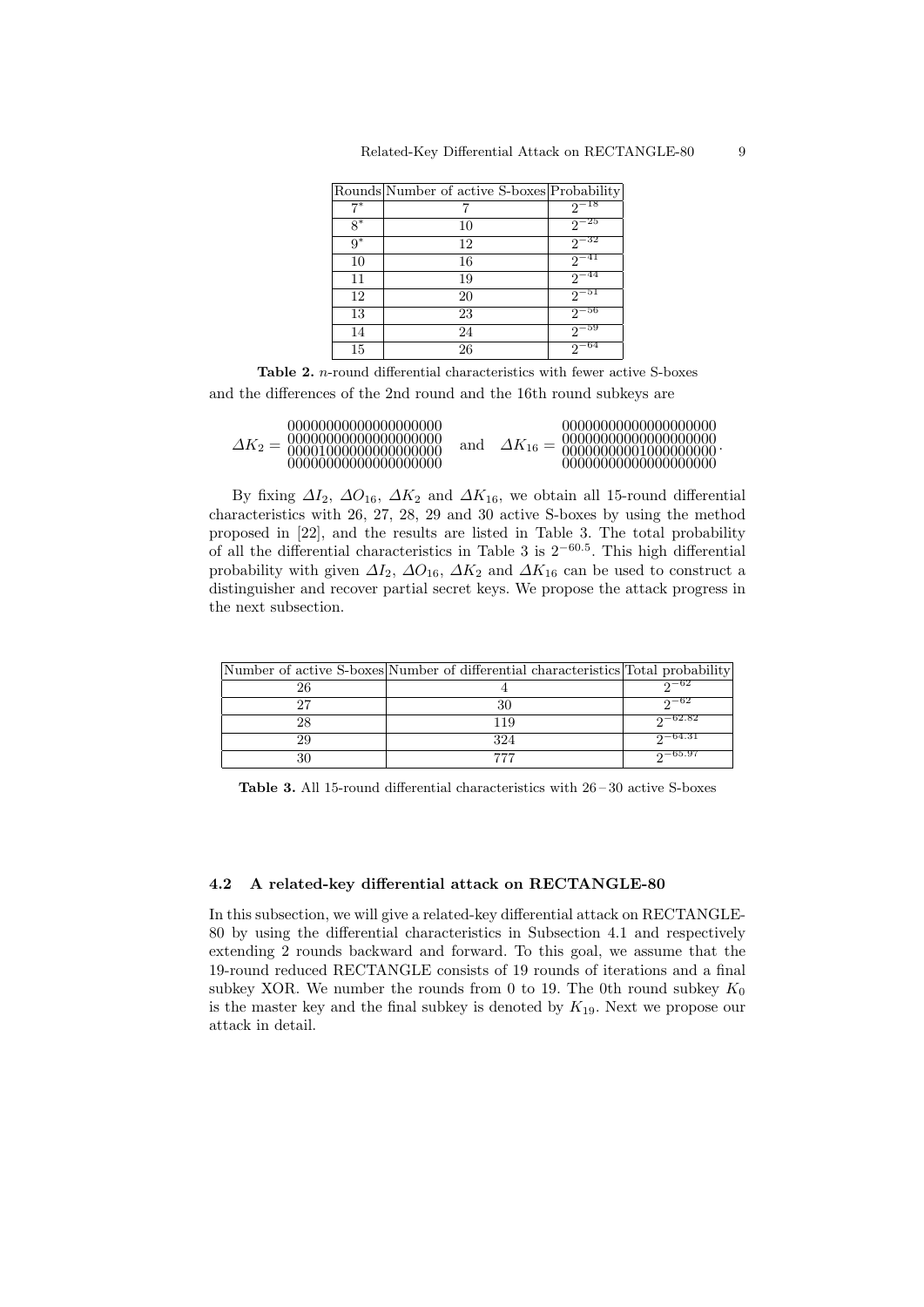#### 10 J. Shan, L. Hu, L. Song, S. Sun, X. Ma

We focus on illustrating how to extend 2 rounds backward and extending 2 rounds forward is similar. By the differences  $\Delta I_2$  and  $\Delta K_2$ , the output difference  $\Delta O_1$  of the operation SubColumn in the 1st round is obtained by the inverse operations AddRoundKey and ShiftRow, which is listed below

∆O<sup>1</sup> = 0000010000001000 0000001000000000 0000000000001000 0000000000000000 . (5)

.

By the differential distributions of the S-box in Table 1, we find that only when the input difference of the S-box is 1100, 0110, 1110, 1101, 0111 or 1111, the output difference of the S-box is 1000 for the 10th column, and similar observations are found for the 3rd and 9th columns. Therefore, the input difference  $\Delta I_1$ of the operation SubColumn in the 1st round must have the following form

> $\Delta I_1 =$ 00000??00000?000<br>000001?000000000<br>00000??00000?000<br>00000??00000?000 ,

where the mark "?" denotes an undetermined value 0 or 1. Further,  $\Delta I_1$  has  $6 \times 7 \times 6 = 2^{7.98}$  cases in total. For a candidate  $\Delta I_1$  in the  $2^{7.98}$  cases, the probability of  $\Delta O_1$  in (5) is equal to  $\frac{1}{6} \times \frac{1}{7} \times \frac{1}{6} = 2^{-7.98}$ . By the key schedule, the difference of the 1st round subkey is

> ∆K<sup>1</sup> = 00000000000000000000 00000000000000010000 00000000000000000000 00000000000000000000 .

Similarly as the analysis of the 1st round, the output and input differences of the operation SubColumn in the 0th round are

|  | 00000??00000?000<br>0000001?00000000<br>$\Delta O_0 = 0.878000012000000$<br>00??00000?000000 | and |  | 0???0?????00?000<br>0???0??????00?000<br>0???0??????00?000 |
|--|----------------------------------------------------------------------------------------------|-----|--|------------------------------------------------------------|
|--|----------------------------------------------------------------------------------------------|-----|--|------------------------------------------------------------|

Note that there are  $2^{7.98}$  cases for  $\Delta O_0$  and  $2^{36}$  cases for  $\Delta I_0$ . Therefore, for a random input difference  $\Delta I_0$ , the probability of the output difference  $\Delta O_0$ belonging to the  $2^{7.98}$  cases is  $2^{-28.02}$ . Besides, the differences of the 0th round subkey and the plaintexts are

Similarly, we can also extend 2 rounds forward. Since the difference of the 17th round subkey is

00000000000000000000

| 00000000000000000000<br>$\varDelta K_{17}$<br>00000000000000000001 | ,,,,,,,,,,,,,,,,,,,,,,,,,,,,, |
|--------------------------------------------------------------------|-------------------------------|
| 00000000000000000000                                               |                               |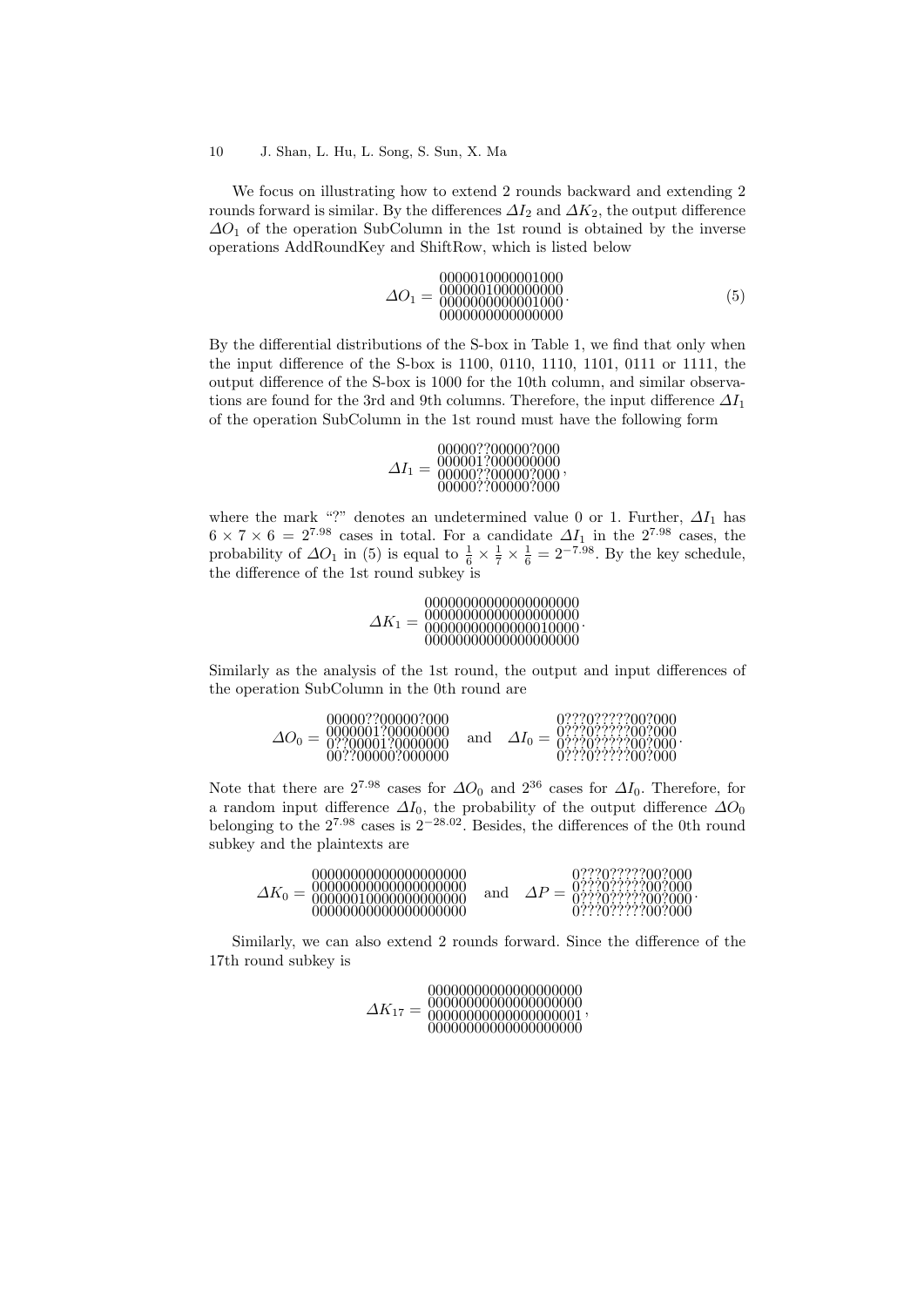the input and output differences of the operation SubColumn in the 17th round are

| 0000001000000000<br>0000000000000000<br>0000000000000001<br>0000000000000000 | and | $\Delta O_{17}$ | 000000?00000000?<br>000000?00000000?<br>00000000000000001<br>000000?00000000? |
|------------------------------------------------------------------------------|-----|-----------------|-------------------------------------------------------------------------------|
|------------------------------------------------------------------------------|-----|-----------------|-------------------------------------------------------------------------------|

By the differential distributions of the S-box in Table 1, if the input difference of the S-box is  $\Delta I_S = 0010$ , the output difference of the S-box  $\Delta O_S \in$ {1010, 0110, 1110, 0011, 0111, 1111}. Therefore, the difference of the 18th round subkey is

> ∆K<sup>18</sup> = 0000000000\*000000000 00000000100000000000 000000\*0000000000000 000000000000\*0000000 ,

where \*\*1\*∈ {1010, 0110, 1110, 0011, 0111, 1111}. In our attack, we assume that the difference  $\Delta K_{18}$  is determined, because we can use our attack six times for each value in the set {1010, 0110, 1110, 0011, 0111, 1111}. Then the differences of the operation SubColumn in the 18th round are

| $\Delta I_{18} = $ | 000000?0*000000?<br>00000?*0000000?0<br>0001100000?00000<br>00?000000?000000 | $\Delta O_{18} =$ | 00??????0???000??<br>00??????0???000??<br>00?11??0???000??<br>00??????0???000?? |
|--------------------|------------------------------------------------------------------------------|-------------------|---------------------------------------------------------------------------------|
|--------------------|------------------------------------------------------------------------------|-------------------|---------------------------------------------------------------------------------|

,

where the mark "\*" denotes a determined value in  $\{0, 1\}$  for a specific attack and the mark "?" determined an undetermined value in  $\{0, 1\}$ . The number of  $\Delta O_{18}$  at most is  $2^{26.54}$ . Since the difference of the final subkey

|                 | 00000*00000000000000<br>0*000000000000000000 |
|-----------------|----------------------------------------------|
| $\Delta K_{19}$ | 00000000000000000100<br>0000000000000*000000 |

is determined, the number of the difference of the ciphertext

| 0*?????0???000??<br>0?????0???000??0<br>$\Delta C$<br>00??00?11??0????0<br>0??00??????0???00 |
|----------------------------------------------------------------------------------------------|
|----------------------------------------------------------------------------------------------|

at most is 226.54. Therefore, the probability of the ciphertext difference satisfying the form  $\Delta C$  is  $2^{-37.46}$ .

**-Data Collect Phase.** Choose  $2^x$  structures. In each structure, there are  $2^{36}$ plaintexts with fixing the values in the 0th, 1st, 2nd, 4th, 5th, 11th and 15th columns and traversing the values in the 3rd, 6th, 7th, 8th, 9th, 10th, 12th, 13th and 14th columns. The  $2^{36}$  plaintexts can generate about  $2^{72}$  ordered pairs. Combining with the probabilities in the 1st and 0th rounds, the probability that a pair of plaintexts in a structure can result in the expected input difference  $\Delta I_2$ is  $2^{-35.77}$ . Therefore, the expected number of the plaintext pairs corresponding to  $\Delta I_2$  and  $\Delta O_{16}$  is  $2^{x+72-36-60.5} = 2^{x-24.5}$ .

-Key Recover Phase. For each structure, there are  $2^{72-37.46} = 2^{34.54}$  ordered pairs left according to the difference of the ciphertext  $\Delta C$ . Therefore, the excepted number of remaining pairs is  $2^{x+34.54}$ .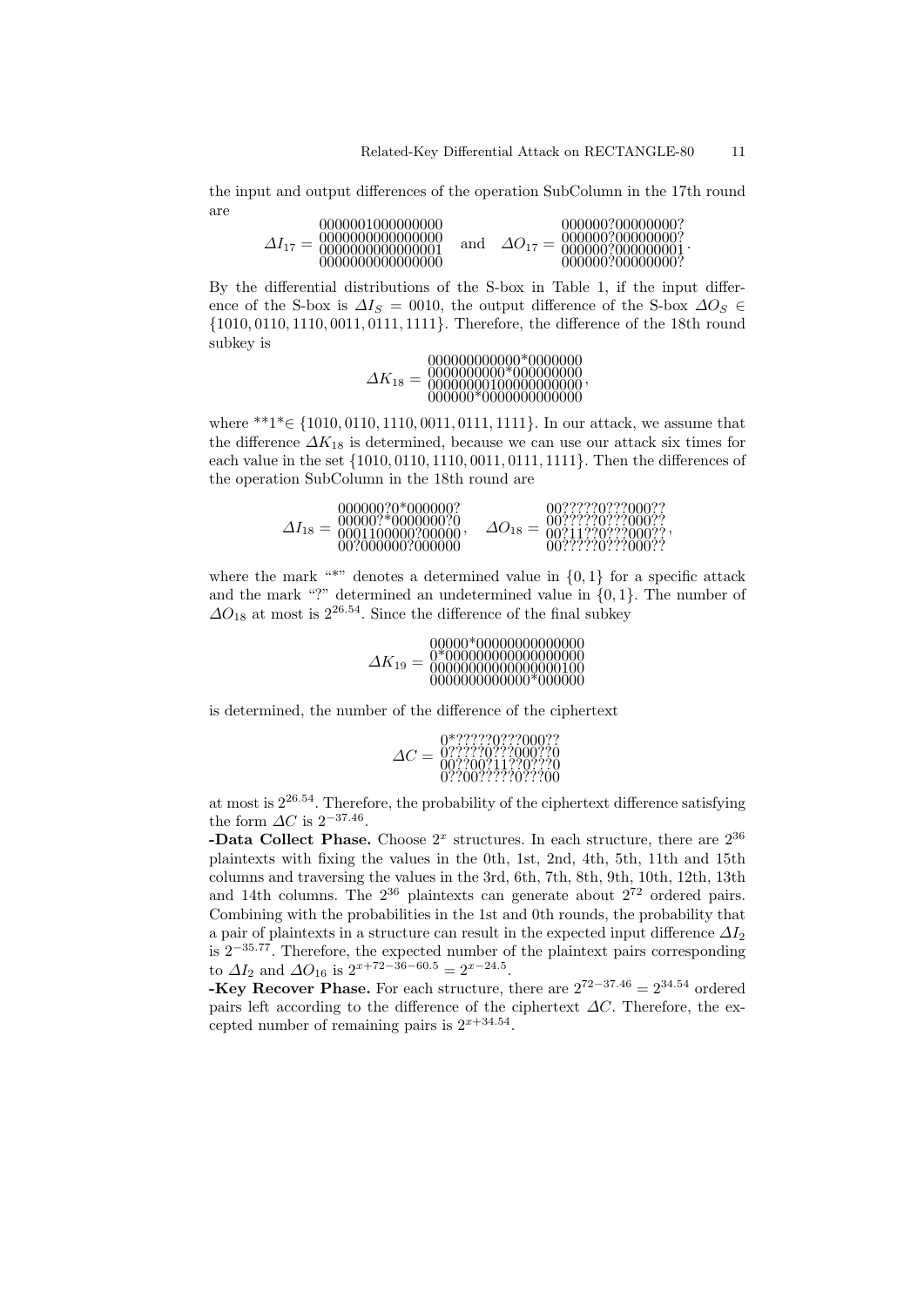#### 12 J. Shan, L. Hu, L. Song, S. Sun, X. Ma

- Step 1. Guess the value of a part of subkey bits of  $K_0$ :
	- (a). Guess  $K_0^{(3)}$ , and compute the output difference of the 3rd S-box for each remaining plaintext pair, i.e.,

$$
S(P^{(3)} \oplus K_0^{(3)}) \oplus S(P'^{(3)} \oplus K_0^{(3)} \oplus \Delta K_0^{(3)}).
$$

If the difference do not have the form ?000, discard the pair. Then the number of expected remaining pairs is  $2^{x+31.54}$ .

- (b). Repeatedly guess  $K_0^{(6)}$ ,  $K_0^{(7)}$ ,  $K_0^{(8)}$ ,  $K_0^{(9)}$ ,  $K_0^{(10)}$ ,  $K_0^{(12)}$ ,  $K_0^{(13)}$  and  $K_0^{(14)}$ , there are  $2^{x+8.54}$  right pairs left.
- Step 2. Guess the value of a part of subkey bits of  $K_1$  by guessing some bits of  $K_0$  or  $K_1$ :
	- (a). Since many bits of  $K_1$  are obtained from  $K_0$  directly by shifting and adding constant, we only need to guess some bits for a column in  $K_1$ . For the 3rd column of  $K_1$ , by the key schedule we have

$$
(K_1^{(0,3)},K_1^{(1,3)},K_1^{(2,3)},K_1^{(3,3)})=(K_0^{(0,16)},K_0^{(1,14)},K_0^{(2,12)},K_0^{(3,10)}).
$$

Therefore, we only need to guess  $K_0^{(0,16)} = K_1^{(0,3)}$ . Then the number of expected remaining pairs is  $2^{x+4.54}$ .

• (b). Guess the bits  $K_0^{(1,1)}$ ,  $K_0^{(2,19)}$ ,  $K_0^{(3,17)}$ , and then check up whether

$$
S(I_1^{(10)} \oplus K_1^{(10)}) \oplus S(I'_1^{(10)} \oplus K_1^{(10)} \oplus \Delta K_1^{(10)}) = 1000,
$$

since  $(K_1^{(0,10)}, K_1^{(1,10)}, K_1^{(2,10)}, K_1^{(3,10)}) = (K_0^{(0,3)}, K_0^{(1,1)}, K_0^{(2,19)}, K_0^{(3,17)})$ . On average, there are  $2^{x+0.54}$  right pairs left.

• (c). Similarly as Step 2(b), guess the bits  $K_0^{(0,2)}$ ,  $K_1^{(1,9)}$ ,  $K_0^{(2,18)}$  and  $K_0^{(3,16)}$ , then there are  $2^{x-3.46}$  right pairs left on average.

 $\Lambda_0$ , then there are 2 and the pairs felt on av<br>- Step 3. Guess the value of a part of subkey bits of  $K_{19}$ :

- (a). For the 11th column of  $O_{18}$ , the secret bits  $K_{19}^{(0,11)}$ ,  $K_{19}^{(1,12)}$ ,  $K_{19}^{(2,7)}$ and  $K_{19}^{(3,8)}$  of  $K_{19}$  are involved. Guess the bits  $K_0^{(0,18)}$ ,  $K_0^{(3,2)}$ ,  $K_0^{(1,2)}$ ,  $K_0^{(0,19)}$  and  $K_0^{(3,1)}$ , then combining with the guessed bits from Step 1 to Step 2, the involved secret bits  $K_{19}^{(0,11)}$ ,  $K_{19}^{(1,12)}$ ,  $K_{19}^{(2,7)}$ ,  $K_{19}^{(3,8)}$  of  $K_{19}$ are determined. Then by using the method in Step 1.a, there are  $2^{x-7.46}$ right pairs left on average. Further, the bits  $K_{19}^{(0,12)}$ ,  $K_{19}^{(1,13)}$ ,  $K_{19}^{(2,8)}$  and  $K_{39}^{(3,9)}$  are also determined which are related to the 19th solumn of O  $K_{19}^{(3,9)}$  are also determined, which are related to the 12th column of  $O_{18}$ . Then there are  $2^{x-11.46}$  right pairs left on average.
- (b). Guess  $K_0^{(1,16)}$ ,  $K_0^{(2,4)}$  and  $K_0^{(1,11)}$ , then combining with the guessed bits from Step 1 to Step 3(a), the secret bits  $K_{19}^{(0,1)}$ ,  $K_{19}^{(1,2)}$ ,  $K_{19}^{(2,13)}$  and  $K_{19}^{(3,14)}$  are determined, which are related to the 1st column of  $O_{18}$ . Then the number of remaining expected pairs is  $2^{x-14.46}$ .
- (c). Similarly as Steps 3(a) and 3(b), we respectively guess the bits  $K_0^{(0,1)}$ ,  $K_0^{(3,19)}$  and  $K_0^{(0,4)}$  for the 6th column, the bits  $K_{19}^{(1,8)}$ ,  $K_0^{(1,18)}$  and  $K_0^{(2,2)}$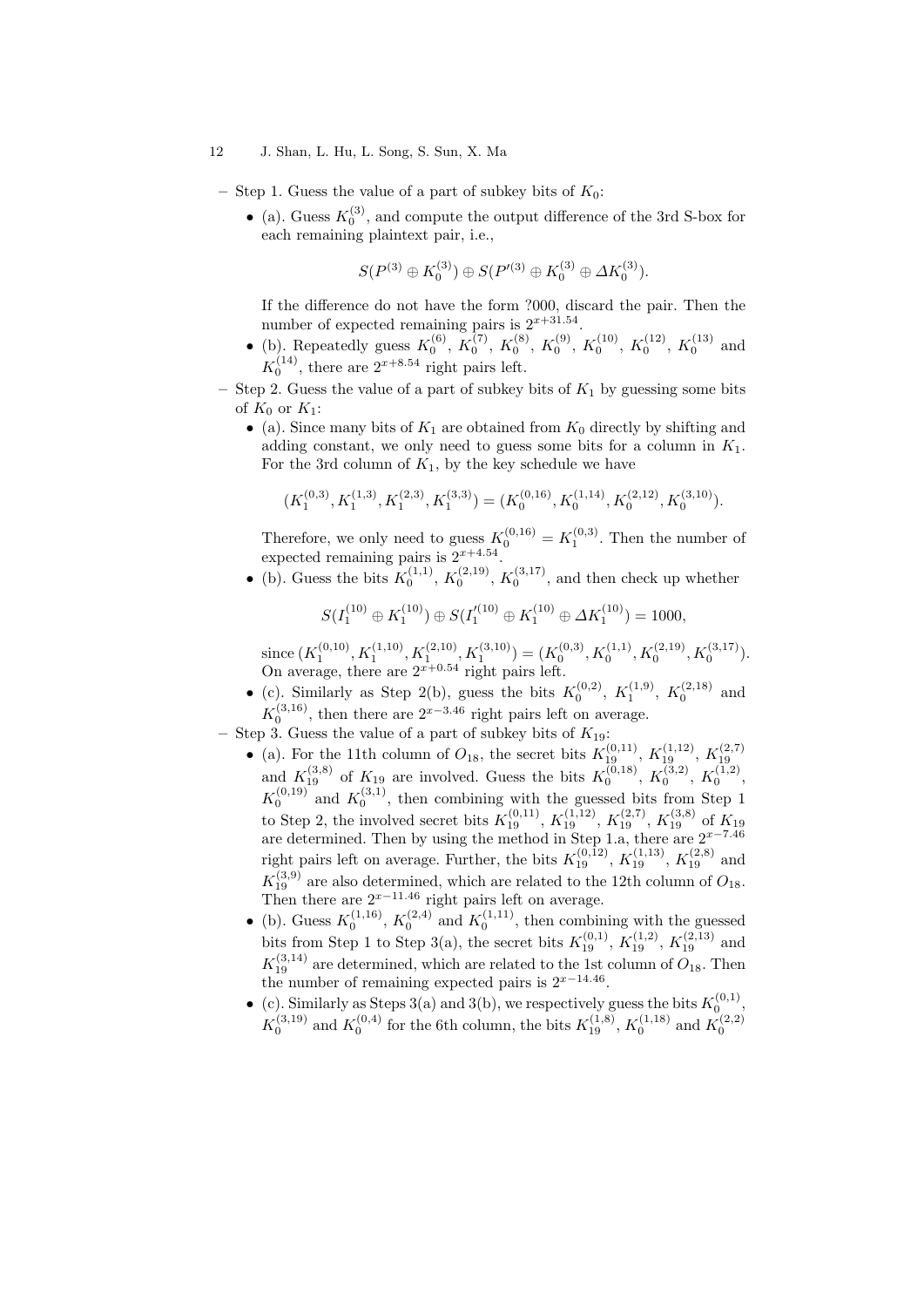for the 7th column, the bit  $K_{19}^{(2,12)}$  for the 0th column, the bits  $K_{19}^{(0,9)}$ ,  $K_{19}^{(2,5)}$ ,  $K_0^{(0,17)}$ ,  $K_0^{(1,19)}$  and  $K_0^{(2,1)}$  for the 9th column, the bits  $K_{19}^{(2,6)}$ and  $K_{19}^{(3,7)}$  for the 10th column, the bits  $K_{19}^{(0,5)}$ ,  $K_{19}^{(1,6)}$  and  $K_{19}^{(3,2)}$  for the 5th column, and the bits  $K_{19}^{(0,13)}$ ,  $K_{19}^{(1,14)}$  and  $K_{19}^{(2,9)}$  for the 13th column. Then the number of remaining expected pairs is  $2^{x-36.46}$ .

- Step 4. The involved secret bits of  $K_{18}$  have guessed in Steps 1-3, and we do not need to guess any other secret bits. There are  $2^{x-44.46}$  right pairs left on average. Add one to the corresponding counter, if there is a right pair left.
- Step 5. If the counter is larger than 1, keep the guess of the subkey bits as the candidates of the right subkeys. For each survived candidate, compute the seed key by doing an exhaustive search for other secret bits.

-Complexity Analysis. Since the expected number of the plaintext pairs corresponding to  $\Delta I_2$  and  $\Delta O_{16}$  is  $2^{x+72-36-60.5} = 2^{x-24.5}$ , we take  $x = 26$  such that the expected number can reach to 3. Therefore, the data complexity is  $2^{62}$ .

To analyze the time complexity, we will analyze the time complexity in each step. In the encryption phase, the time complexity is  $2^{63}$  19-round encryptions. In Step 1.a, the time complexity is  $2 \times 2^{x+34.54} \times 2^4 \times \frac{1}{16} \times \frac{1}{19} \approx 2^{x+29.54}$  19-round encryptions. In Step 1.b, the time complexity is

$$
2 \times \left(2^{x+39.54} + 2^{x+40.54} + 2^{x+41.54} + 2^{x+42.54} + 2^{x+43.54} + 2^{x+44.54} + 2^{x+45.54} + 2^{x+46.54}\right) \times \frac{1}{16} \times \frac{1}{19} \approx 2^{x+40.54}.
$$

In Step 2, the time complexity is  $2 \times (2^{x+45.54} + 2^{x+44.54} + 2^{x+44.54}) \times \frac{1}{16} \times \frac{1}{19} \approx$  $2^{x+39.54}$  19-round encryptions. In Step 3, the time complexity is

$$
2 \times \left(2^{x+45.54} + 2^{x+41.54} + 2^{x+40.54} + 2^{x+40.54} + 2^{x+40.54} + 2^{x+37.54} + 2^{x+39.54} + 2^{x+38.54} + 2^{x+38.54} + 2^{x+38.54} + 2^{x+38.54}\right) \times \frac{1}{16} \times \frac{1}{19} \approx 2^{x+38.54}.
$$

In Step 4, the time complexity is about  $2^{x+28.54}$  19-round encryptions. Therefore, the total time complexity is  $2^{67.42}$ . The memory complexity is  $2^{72}$  key counters.

## 5 Conclusions

In this paper, we used the methods proposed by Mouha et al. and Sun et al. to find out a 15-round differential characteristic with 26 active S-boxes and low Hamming weight of the input, output and round subkey differences. Then we found out a huge number of 15-round related-key differential characteristics with the obtained input, output and round subkey differences. The total probability is 2<sup>−</sup>60.<sup>5</sup> . Based on these differential characteristics, we proposed a related-key differential attack on the 19-round reduced RECTANGLE by respectively extending 2 rounds backward and forward, with a data complexity of  $2^{62}$ , a time complexity of  $2^{67.42}$  19-round encryptions and a memory complexity of  $2^{72}$ .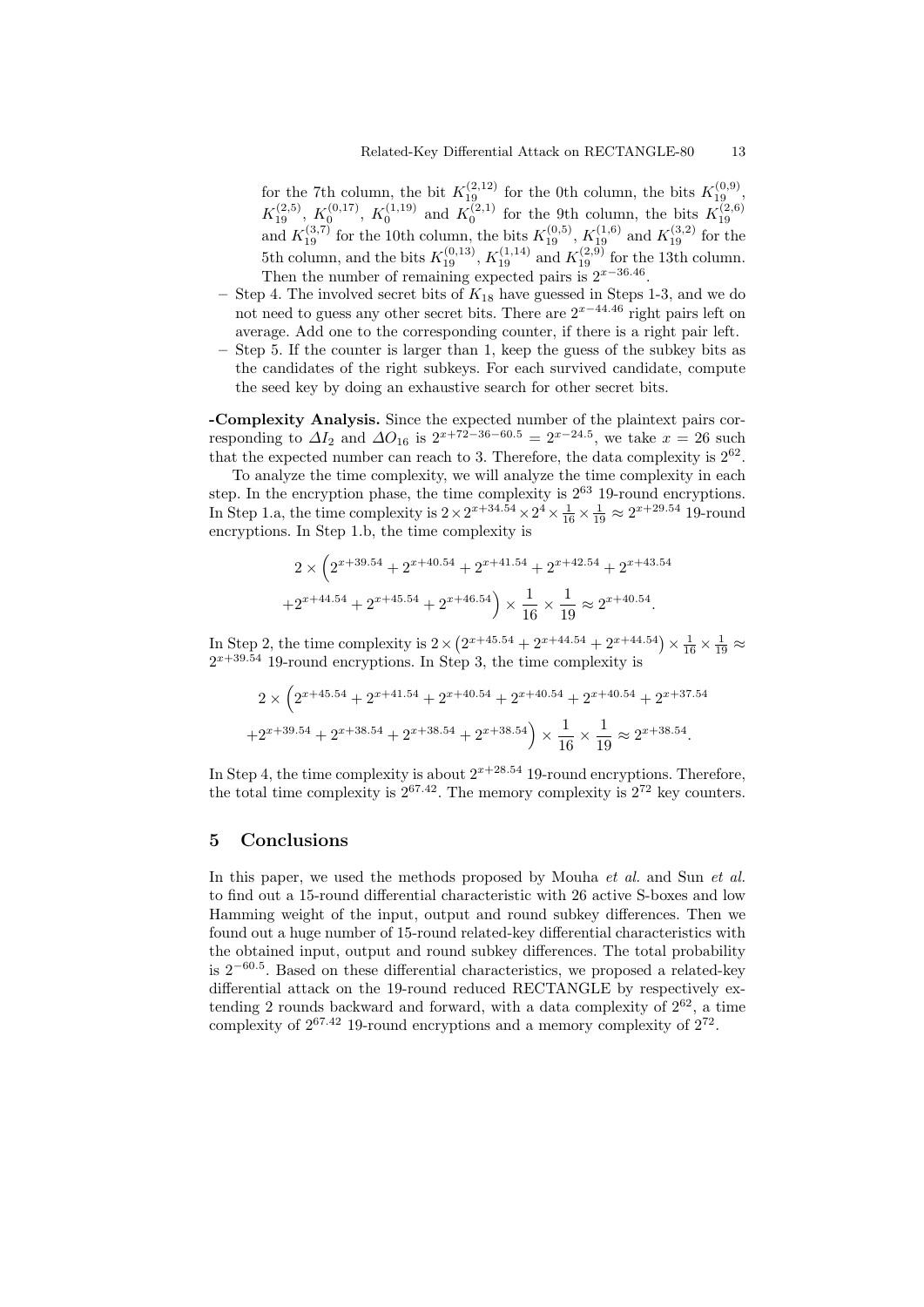A number of related-key differential characteristics with high total probability for more rounds may help to attack RECTANGLE for more rounds. It is meaningful to determine a lower bound of the number of active S-boxes for some rounds which can illustrate whether this cipher is security enough to resist against the standard related-key differential attack.

## References

- [1] Beaulieu, R., Shors, D., Smith, J., Treatman-Clark, S., Weeks, B., Wingers, L.: The simon and speck families of lightweight block ciphers. Cryptology ePrint Archive. Available at https://eprint.iacr.org/2013/404.pdf
- [2] Biham, E.: New types of cryptanalytic attacks using related keys. Journal of Cryptology 7(4), 229-246 (1994)
- [3] Biham, E., Biryukov, A., Shamir, A.: Cryptanalysis of Skipjack reduced to 31 rounds using impossible differentials. In: Advances in Cryptology-Eurocrypt'99, ser. Lecture Notes in Computer Science, vol. 1592, pp. 12-23. Springer, Berlin (1999)
- [4] Biham, E., Shamir, A.: Differential cryptanalysis of DES-like cryptosystems. Journal of Cryptology 4(1), 3-72 (1991)
- [5] Biryukov, A., Wagner, D.: Slide attacks. In: FSE 1999, ser. Lecture Notes in Computer Science, vol. 1636, pp. 245-259. Springer, Berlin (1999)
- [6] Bogdanov, A., Knudsen, L., Leander, G., Paar, C., Poschmann, A., Robshaw, M., Seurin, Y., Vikkelsoe, C.: PRESENT: An ultra-lightweight block cipher. In: CHES 2007, ser. Lecture Notes in Computer Science, vol. 4727, pp. 450-466. Springer, Berlin (2007)
- [7] Borghoff, J., Canteaut, A., Güneysu, T., Kavun, E., Knezevic, M., Knudsen, L., Leander, G., Nikov, V., Paar, C., Rechberger, C., Rombouts, P., Thomsen, S., Yalçın, T.: PRINCE–A low-latency block cipher for pervasive computing applications. In: Advances in Cryptology-ASIACRYPT 2012, ser. Lecture Notes in Computer Science, vol. 7658, pp. 208-225. Springer, Berlin (2012)
- [8] Collard, B., Standaert, F.: A statistical saturation attack against the block cipher PRESENT. In: Topics in Cryptology-CT-RSA 2009, ser. Lecture Notes in Computer Science, vol. 5473, pp. 195-210. Springer, Berlin (2009)
- [9] Gérard, B., Grosso, V., Naya-Plasencia, M., Standaert, F.: Block ciphers that are easier to mask: how far can we go? In: CHES 2013, ser. Lecture Notes in Computer Science, vol. 8086, pp. 383-399. Springer, Berlin (2013)
- [10] Guo, J., Peyrin, T., Poschmann, A., Robshaw, M.: The LED block cipher. In: CHES 2011, ser. Lecture Notes in Computer Science, vol. 6917, pp. 326-341. Springer, Berlin (2011)
- [11] Knudsen, L.: Truncated and higher order differentials. In: FSE 1995, ser. Lecture Notes in Computer Science, vol. 1008, pp. 196-211. Springer, Berlin (1995)
- [12] Knudsen, L., Robshaw, M.: The block cipher companion. Springer, Berlin (2011)